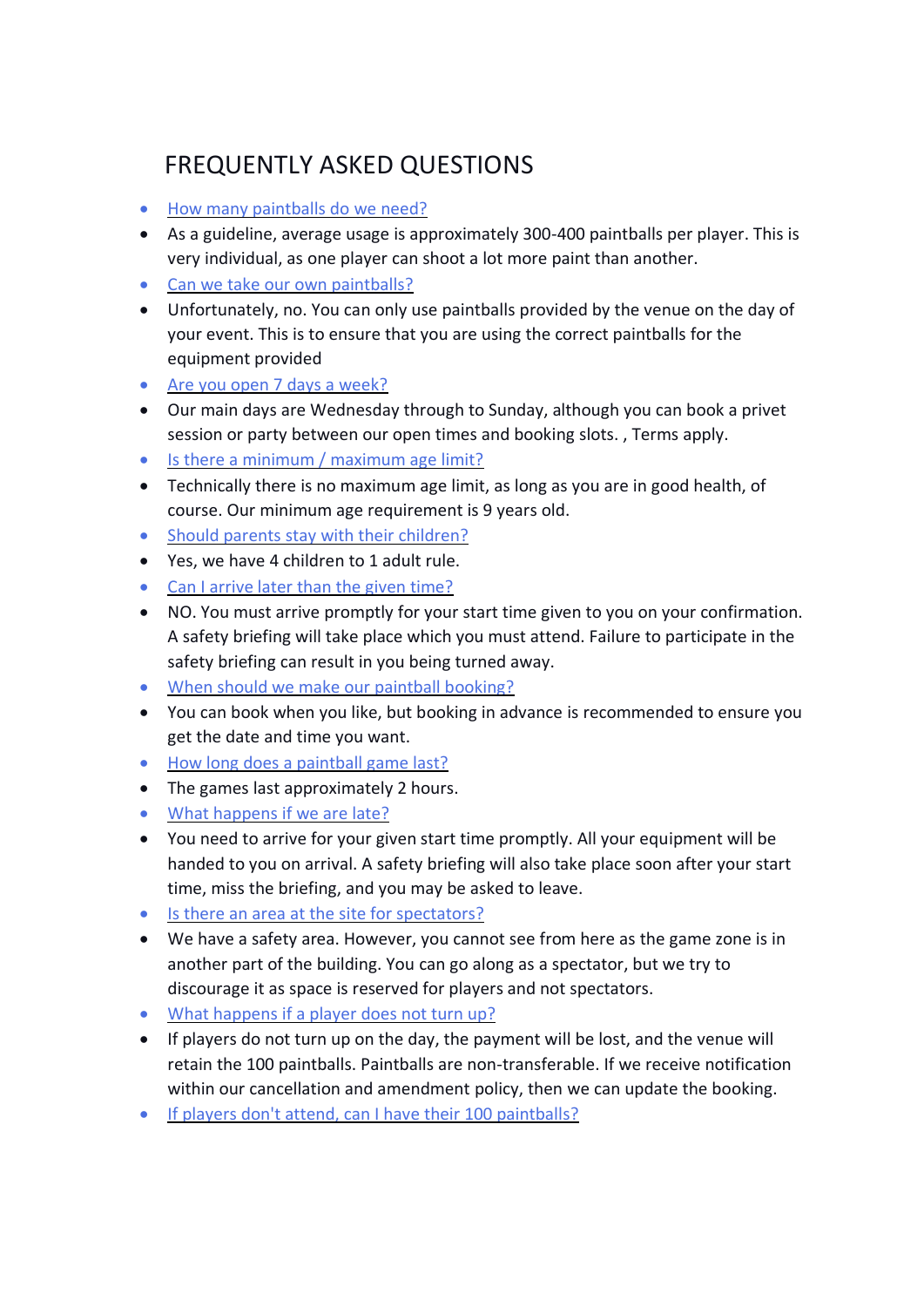- No, players who fail to attend on the day will lose their 1st 100 paintballs, and these paintballs are non-transferable. Players that fail to attend on the day will also lose their pre-payment and are no longer entitled to their 1st 100 paintballs.
- [Can I use my own paintball equipment?](https://www.paintballing.co.uk/faqs.html#faq14)
- No. Due to the size and gameplay of our venue.
- [Do children need adults to sign disclaimers for them?](https://www.paintballing.co.uk/faqs.html#faq15)
- It is advised that groups with under 18's have a parent/guardian present to sign disclaimers on their behalf.
- [Is proof of age required for children?](https://www.paintballing.co.uk/faqs.html#faq16)
- It is the responsibility of the parent/guardian for that individual, to be honest about the age of the person concerned. If the player is underage, then the insurance will become void.
- [Do you offer a bulk buy on paintballs?](https://www.paintballing.co.uk/faqs.html#faq17)
- We offer a discount if paintballs are bought on arrival, per 100.
- [What clothing should I wear?](https://www.paintballing.co.uk/faqs.html#faq18)
- You have a camo-outfit given to you to wear for the day. Jeans or tracksuit bottoms are the best thing to wear on your bottom-half, maybe a jumper or hoodie on your top half, your camo-outfit will be quite a loose-fitting and will slip over the top of pretty much anything.
- [What do we need to bring with us?](https://www.paintballing.co.uk/faqs.html#faq19)
- Most importantly yourselves, As well as your confirmation. If we have emailed you your confirmation, please print this off and take with you on the day. Also, bring a method of payment for any additional paintballs you use.
- [Do you have storage for valuables?](https://www.paintballing.co.uk/faqs.html#faq20)
- We have a limited number of lockers available. Please limit the amount of valuable's you bring. We are not responsible for loss or theft of any valuables.
- [Do you have showers?](https://www.paintballing.co.uk/faqs.html#faq21)
- No, as we are an indoor venue, you won't get covered in mud.
- Do you accept credit card payments?
- We accept credit or debit card payments.
- [Is alcohol permitted on the paintball site?](https://www.paintballing.co.uk/faqs.html#faq24)
- The consumption of alcohol during the game is strictly forbidden. If you are found consuming alcohol on site, you will be asked to leave. There is a zero-tolerance to drugs.
- [Can I get to the venue by public transport?](https://www.paintballing.co.uk/faqs.html#faq25)
- Yes, as we are situated on Raywell street in the city centre, we have excellent transport links.
- [Can I leave the paintball game early?](https://www.paintballing.co.uk/faqs.html#faq26)
- You are not held captive at the venue, but please bare in mind that the game revolves around the teams that are playing. If people leave early and reduce player numbers, it can spoil the rest of the game for the others that wish to continue playing.
- [How many players are there on a paintball team?](https://www.paintballing.co.uk/faqs.html#faq27)